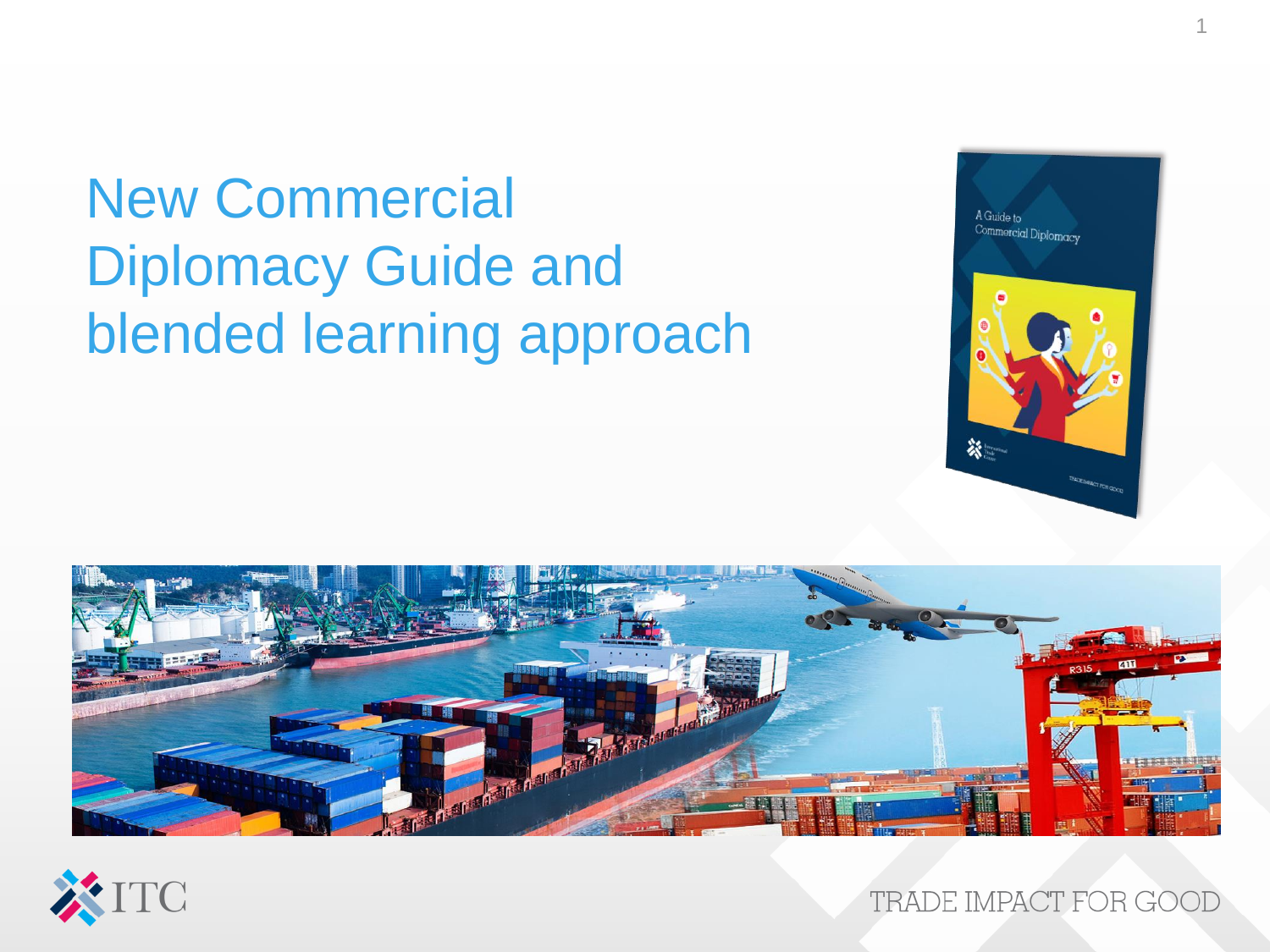### The world of Commercial Diplomacy is evolving

- Eyes and ears in foreign markets remains critically important for internationalising firms
- Need to invest more in "frontier" markets in a rapidly changing world, requires increased flexibility
- "All diplomacy is commercial": trend for Ambassadors to have defined commercial outcomes: export, investment, tourism
- TPOs cannot afford cost of own staff in strategic markets
- More options to buy in specialist expertise, for an expanded presence in target markets
- Opportunities to partner with digital platforms for efficiency and reach (including ITC's global helpdesk)

= More people, and from non-traditional backgrounds, are expected to carry out commercial diplomacy tasks

= Tasks are changing away from basic desk research to customised solutions and trouble-shooting



TRADE IMPACT FOR GOO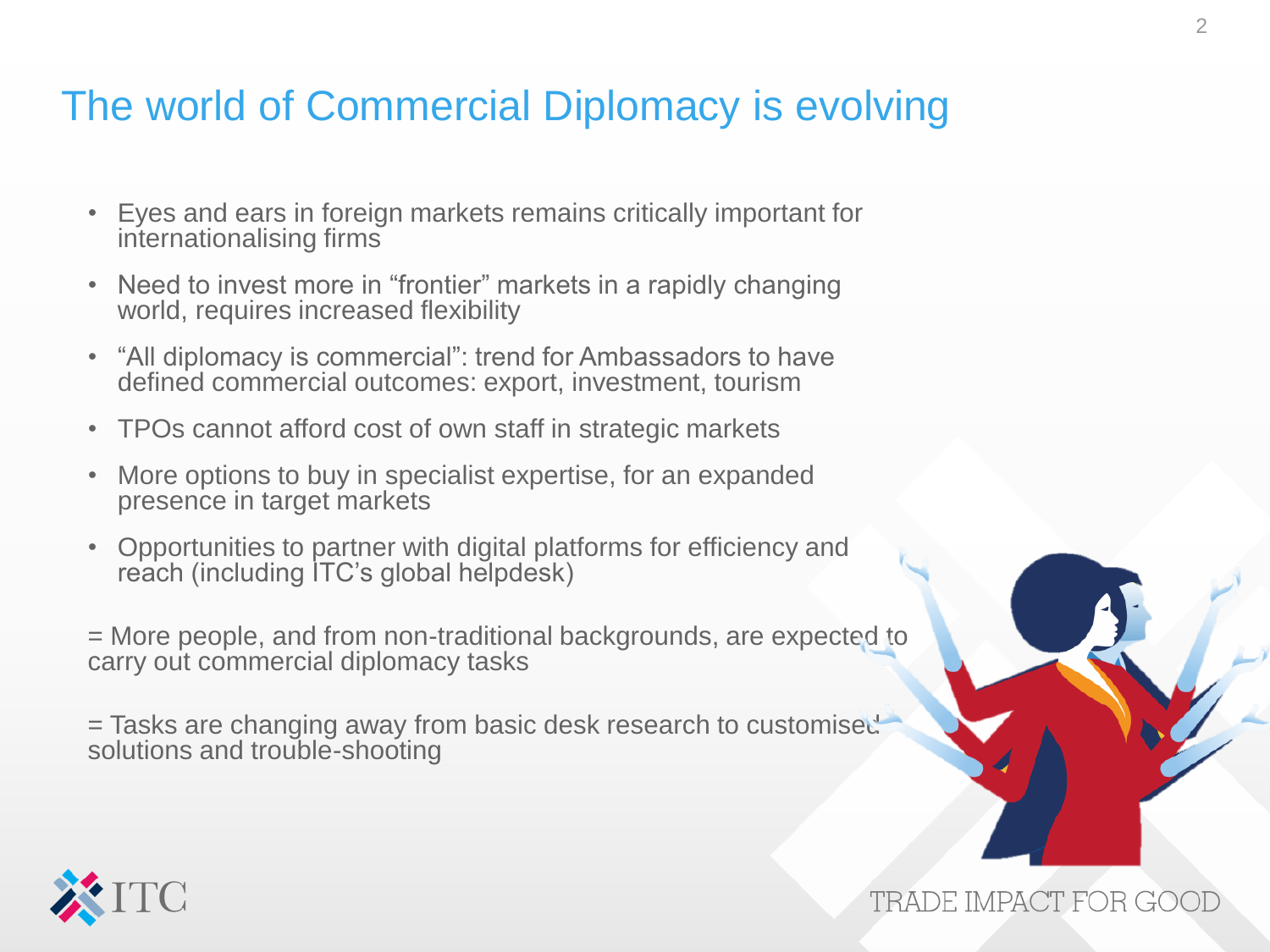## Commercial Diplomacy Guide and blended learning approach

Updated Guide – practical advice, checklists, stories

Interactive Workshops - practical exercises, checklist, case studies

Collaboration with ITC Market Intelligence team

E-learning modules through ITC's Trade Academy

Support for future commercial attachés and train the trainer approach when working with schools of diplomacy and HR departments





TRADE IMPACT FOR GOOD